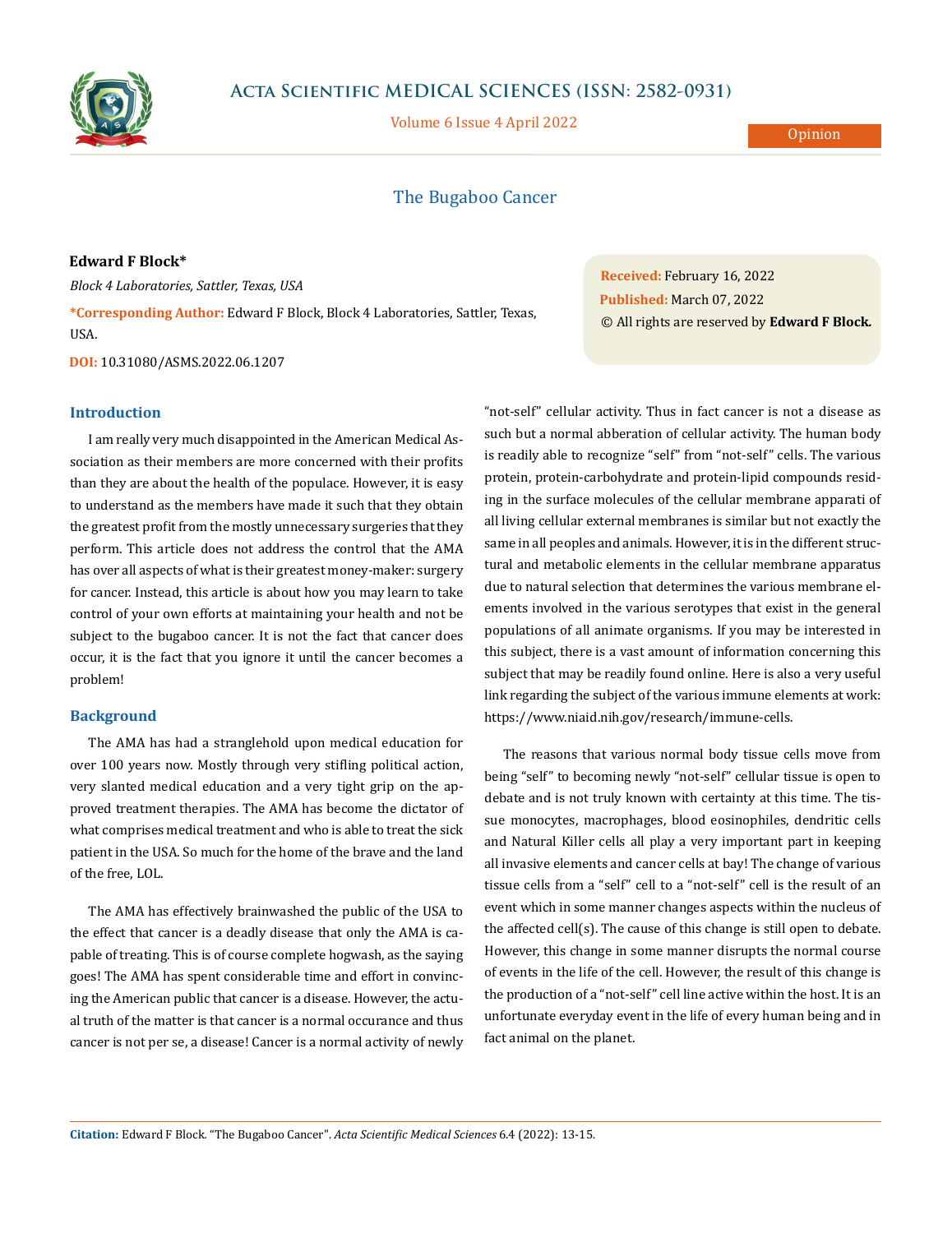A "something" causes the events that occur during the normal everyday replication of cells somewhere in the body in the many types of cells within the body to deviate from the normal chain of events that then results in a cell line type that we humans call a cancer. In the course of what is a normal everyday event in the life of the organism, the macrophages and other types of immune cells usually adequately deal with these deviate cells by killing them and ridding the body of the left-over debris. Again, this is a normal everyday event within the body of the organism and in the life of any organism.

#### **Cancer and the "Somthing"**

What is a cancer is not an unknown entity. The relevant tissue involved is in a state that makes an everyday normal cell into a cell that no longer is part on the body whole. An event(s) has occured that changes the metabolism of the new "not-self" cell to skew onto the course of becoming a parasitic entity feeding on the compounds supplied by normal body metabolism and distribution networks. What is interfering with a normal course of events to move a few "not-self" cells into a cancer? Cancer is not known as a disease that is passed around like the common cold (a virus) or diptheria (a bacterium). However, it is or rather can be passed around! This is only 1 manner in which a cancer may develop within the body. I know that it is difficult to wrap your head around the fact that cancer is passed from one person to another as a form of energy disruption. The passing over is usually to someone that is in close contact, i.e. within 6 feet or so, with the person that has an active cancer forming or growing. This fact is a normal course of events as people seem to pass around disease much like thoughts. Again, this is a normal body-field course of events - people trade around body-field imbalances in order to dilute any possible negative events from occuring within their own body-field. This sets the stage for the development of a "disease". Yes, people also trade around thoughts and this is a subject for another possible article. This transfer of energy is then diluted by the event of a passage of the negative influencial energy packet from one person to another. If the person impinged upon is strong in the energy balance created by the entirety of their Enteric Nervous System components, the "negative" energy will be warded and will not have a deleterious effect upon the person in proximity to an "ill" person. The "negative" energy thought or body pattern that is being passed around will dissipate as it will not be able to anchor in a weakend bodyfield. The key idea to note is the aspect of an anchoring of ideation,

whether of a positive or negative type. For this discussion, the focus is in the nature of a "negative" energy anchoring within the bodyfield of a human being.

What is being revealed here at this time is that the negative energy may be transfered from one person to another as a disruption in a body-field component. If the body energy disruption persists in a sufficient amount of time at the same locus as the causal event in the original transferee, then the same symptoms will eventually manifest as cellular disruption at the same general locus where "not-self" cells will eventually manifest in the person to which the "negative" energy was passed. Is this not the pits of dispair? You may get cancer as a normal variance of normal cellular metabolism and also as negative energy passed to you from another person. This seems to be the stuff of science fiction novels but it is in fact an everyday occurance. It is imperative that you keep your energetic body-field "clean" and in peak condition. The issue then is to be able to learn to be in touch with your own body-field components and thus also to be able to recognize any disruption of the normal course of events in those components. Alas, such training and information is not taught today as it is deemed as superstition. This is a political decision by those that want to control as much of your behavior and training as possible simply becauce they want to derive as much income from the deleterious "event" as possible.

One of the reasons that cancer is so invasive is that the cancer cells seem to be released from the growth constraints put upon the normal cells of the body. This is the reason that cancers form masses. Cancer cells seem also to not have the same constraints as normal tissue cells in regard to growth in ordered patterns according to the tissue involved. Cancer cells seem to be able to grow hither and yon all over the place in patternless lumpy masses. This fact tends to make mass removal by surgery easier. Removal by surgery is fine but the negative energy component must also be removed. This is where it gets weird to the thought of most people. This is because they are not educated in what comprises normal body-field events.

#### **Body-field**

The body-field generated by the sum of the metabolism of your body is more or less in the overall shape of a 3-D ellipse encompassing and extending a bit in all directions from the midline of your physical body, arms and legs. This body-field is created by